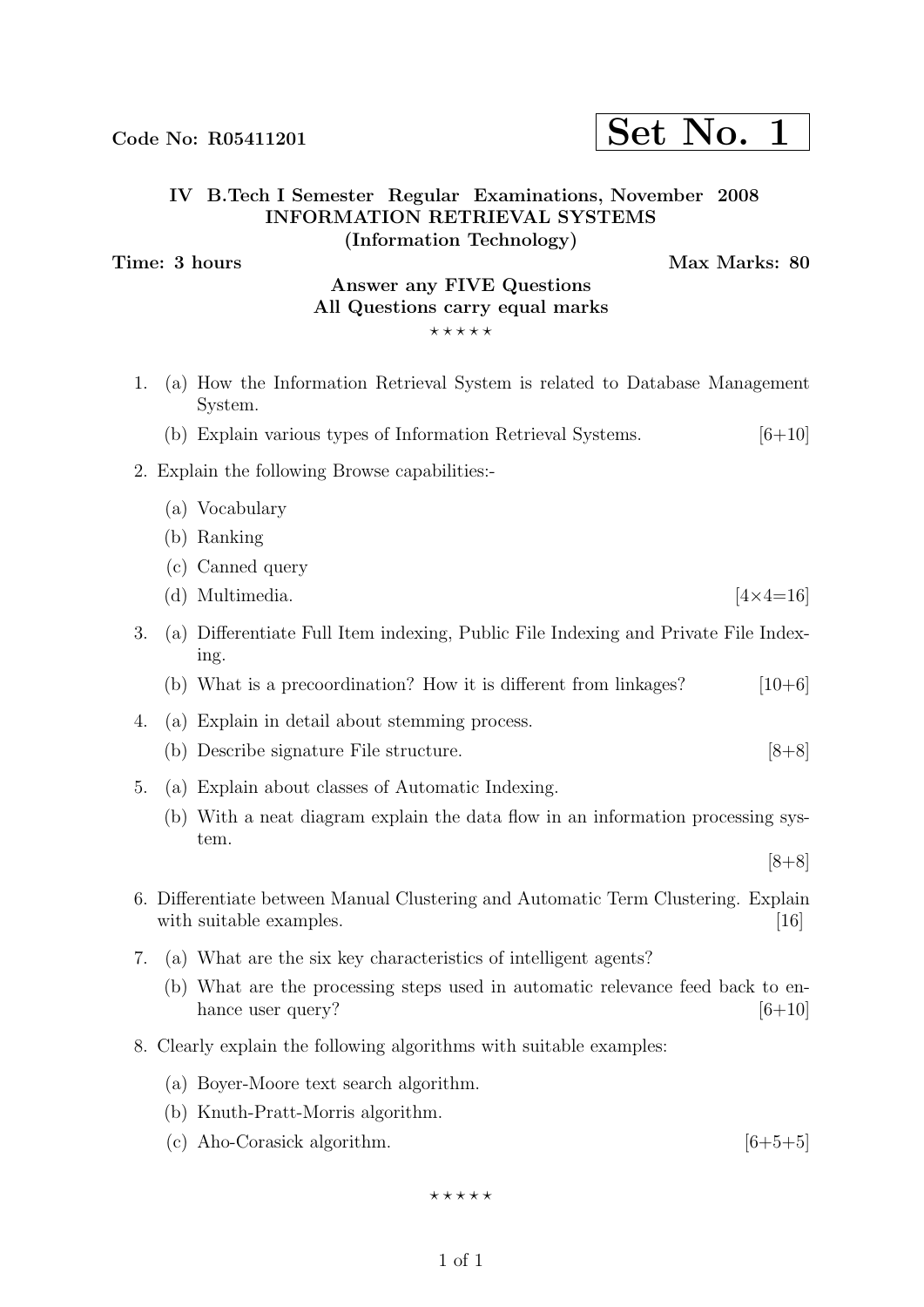$***$ \*\*

### 1 of 1

# 1. Write short notes on: (a) Private Index file (b) Digital library (c) Data warehouse 3. Write short notes on: (a) Multimedia indexing (b) Indexing by Term

- - (d) Information Retrieval System.  $4 \times 4 = 16$
- 2. What is a Browse capability? Explain about various browse capabilities. [16]

- 
- (c) Indexing by concept.  $[5+5+6]$
- 4. (a) Describe how the PAT Data structure is different from n-grams.
	- (b) Define a S1 string. Explain it with an example.  $[8+8]$
- 5. Explain in detail about Probabilistic Weighting with an example. [16]
- 6. Write short notes on the following with suitable examples:
	- (a) Manual clustering.
	- (b) Automatic Term clustering. [16] [16]
- 
- 7. (a) Describe the need for information visualization.
	- (b) Under what circumstances is information visualization is not useful? Quote an example.  $[6+10]$
- 8. List out the differences between Boyer-Moore Algorithm and Knuth-Pratt algorithm. Explain. [16]

### Time: 3 hours Max Marks: 80 Answer any FIVE Questions All Questions carry equal marks

IV B.Tech I Semester Regular Examinations, November 2008 INFORMATION RETRIEVAL SYSTEMS (Information Technology)

 $***$ \*\*

# Code No: R05411201  $\vert$  Set No. 2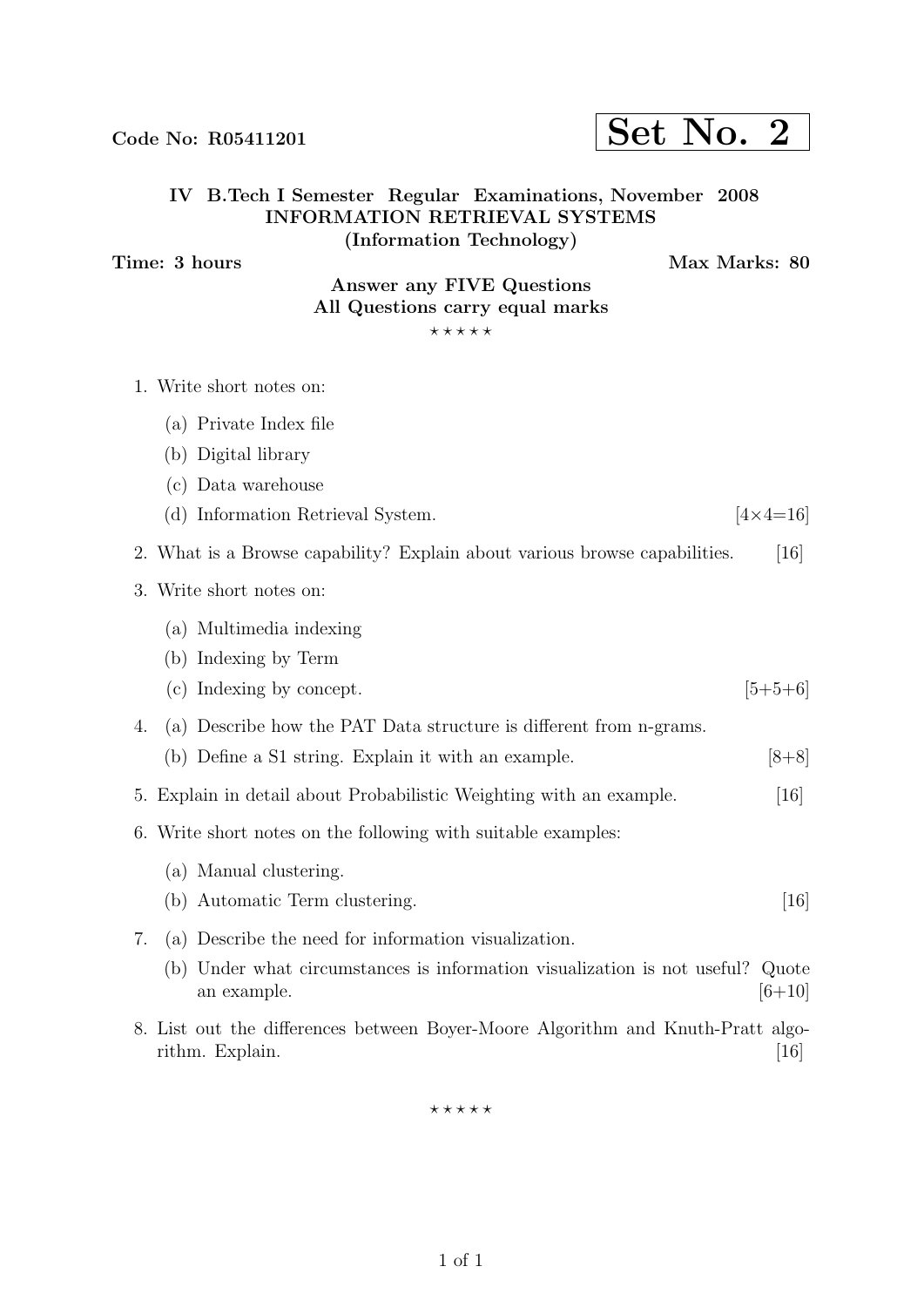INFORMATION RETRIEVAL SYSTEMS (Information Technology) Time: 3 hours Max Marks: 80 Answer any FIVE Questions All Questions carry equal marks  $***$ \*\* 1. Explain the following:- (a) Selective Dissemination of Information (b) Index Data search (c) Document database search.  $[5+6+5]$ 2. Write short notes on: (a) Ranking (b) Thesaurus (c) Fuzzy searches 3. (a) Explain the concept of catalogs. (b) What is information extraction? Explain its concepts. [8+8] 4. Write short notes on: (a) Inverted File structures. (b) N-grams. (c) Dictionary look-up stemmers.  $[6+5+5]$ 5. What are the problems with weighting schemes and vector model? [16] 6. List out the various techniques in Automatic Term Clustering. Explain. [16] (b) What are the main aspects of human visualization process? Explain.  $[6+10]$ 8. (a) Write short notes on:

IV B.Tech I Semester Regular Examinations, November 2008

- i. Precision
- ii. TURR.

(b) Discuss in detail GESCAN Text Array Processor. [8+8]

 $***$ \*\*

# Code No: R05411201  $\vert$  Set No. 3

(d) Proximity.  $[4 \times 4=16]$ 

- 7. (a) What are the set of rules postulated by Gestalt psychologists for visualization.
	-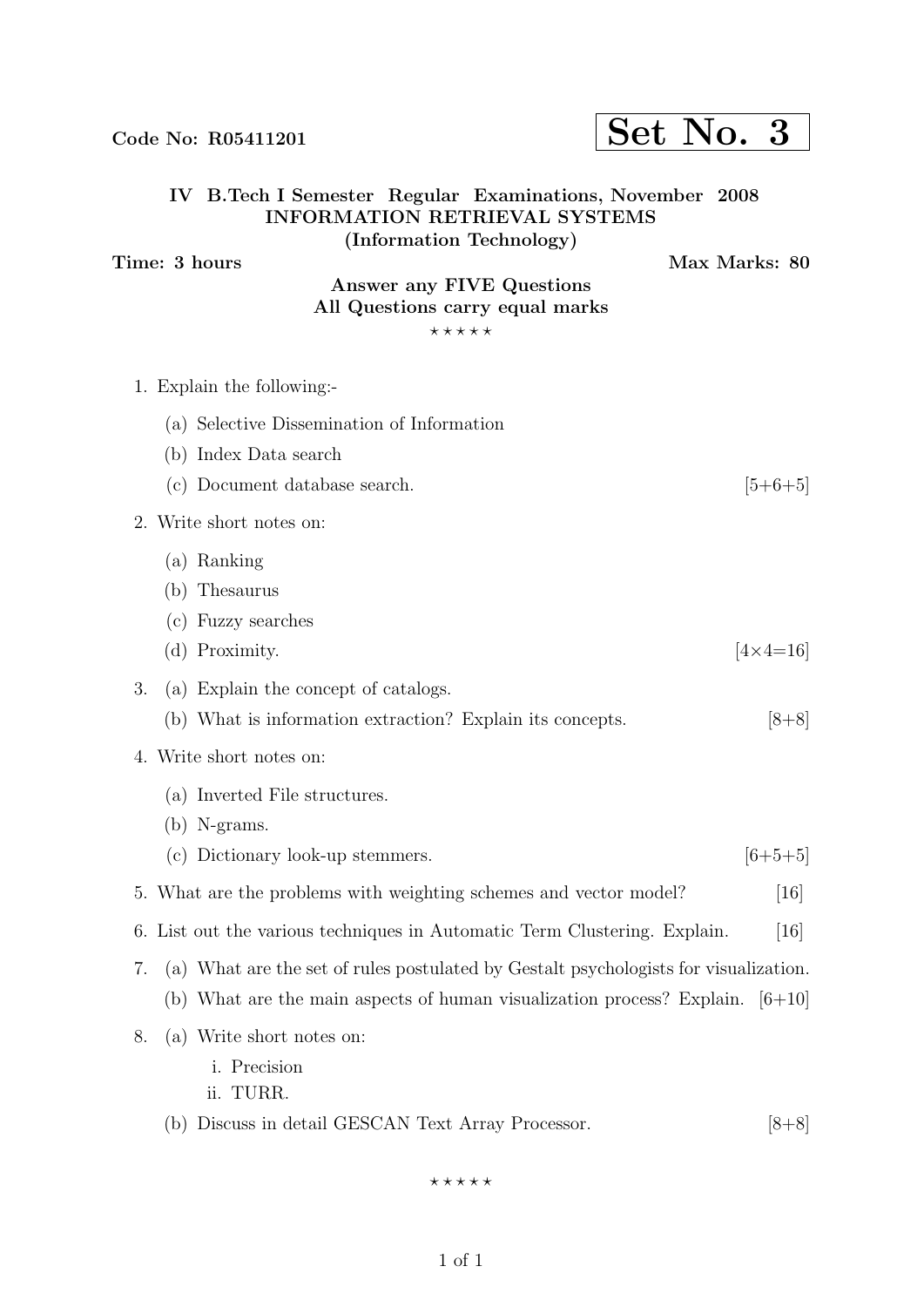1 of 2

### IV B.Tech I Semester Regular Examinations, November 2008 INFORMATION RETRIEVAL SYSTEMS (Information Technology)

Time: 3 hours Max Marks: 80

### Answer any FIVE Questions All Questions carry equal marks

 $***$ \*\*

- 1. Explain the following concepts:-
	- (a) Precision & Recall
	- (b) Information Retrieval System
	- (c) Private Index File
	- (d) Push and pull process.

 $[4 \times 4 = 16]$ 

- 2. (a) What is a Thesaurus? Explain in detail semantic thesaurus.
	- (b) Discuss about:
		- i. Natural language queries
		- ii. Multimedia queries.  $[8+4+4]$
- 3. (a) Discuss about different mechanisms used in the process of Multimedia indexing.
	- (b) Differentiate between precoordination and postcoordination. [8+8]
- 4. Discuss the following concepts:
	- (a) Hyper Text and XML
	- (b) Signature File Structure
	- (c) Porter stemming algorithm.  $[5+5+6]$
- 5. What is concept indexing approach? Explain in detail with a suitable example.[16]
- 6. Distinguish term clustering and item clustering. Discuss suitable examples. [16]
- 7. List out the Information visualization technologies. Explain each one, with exam $p$ les.  $[16]$
- 8. Consider the following table of relevant items in ranked order from four algorithms along with the actual relevance of each item. Assume all algorithms have the highest to lowest relevance is from left to right (Document 1 to last item). A value of Zero implies the document was non-relevant.

| Document |   | റ<br>↵ | ച<br>IJ | 4 | $\circ$ | C.<br>0 | O<br>О | Q<br>J |  | 1 ດ | 19 |  |
|----------|---|--------|---------|---|---------|---------|--------|--------|--|-----|----|--|
| Algo 1   |   | U      |         |   |         |         |        |        |  |     |    |  |
| Algo 2   | υ |        |         | ∩ |         |         |        |        |  |     |    |  |
| Algo 3   | υ |        |         |   |         |         |        |        |  |     |    |  |
| Actual   |   |        |         |   |         |         |        |        |  |     |    |  |

## Code No: R05411201  $\left| \text{Set No. 4} \right|$